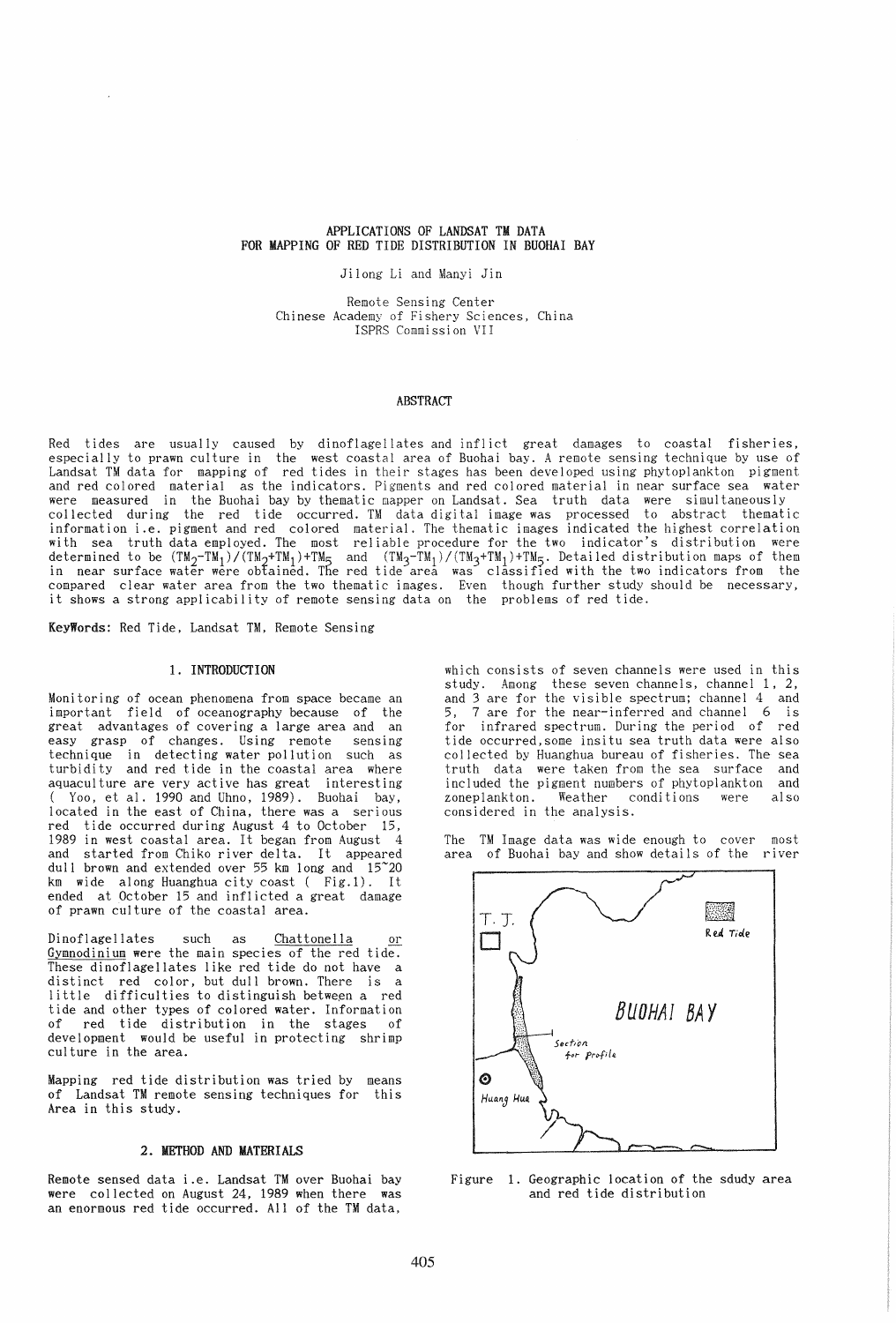#### discharges.

A VAX 11/750 computer with DIPX ARIES-II image processing system was mainly used for the remote sensed digital TM data processing. TM digital<br>image and the processed images were monitored on the Hihtach terminal which is with both spatial and gray level high resolution. Several stages of processed images including the final classified red tide images were copied using Ink-Jet plotter and QCR hardcopy peripherals.

Software used in this image processing are mainly developed by Canadian DIPX Ltd. except reading TM BSQ format data, Chlorophyll and turbidity calculation etc. ( J., Li, et al., 1991).

The pigment and red colored material values of the red tide area were obtained by matching the sea truth data to the relevant remote sensed TM original data. Regression modules were carried out firstly and then the processed remote sensed TM data were converted into mg/l or No./1.

Visible data TM<sub>2</sub>, TM<sub>1</sub> and near infrared TM<sub>5</sub> were<br>used to calculate chlorophyll pigments ( Li, et al., 1991). Visible data TM<sub>3</sub>, TM<sub>1</sub> and near infrared TM<sub>5</sub> data were used to get the indicator of red colored materials. Near infrared TM<sub>4</sub> data<br>was also used as an indicator of the turbidity pattern.

The equation used for calculation chlorophyll and red colored turbid materials are as following:

 $C_{\rm rh1} = A_1 * [(TM_2 - TM_1)/(TM_2 + TM_1) + TM_2] + B_1$  (1)  $T_{\text{ur}} = A_2 * [(T M_3 - T M_1) / (T M_3 + T M_1) + T M_5] + B_2$  (2)<br>where

- $TM_i$  \_\_ Landsat TM data  $C_{h1}$   $\overline{\phantom{a}}$  chlorophyll concentration
- 
- $T_{\text{ur}}^{\text{m}}$  = turbidity for red colored materials  $A_i^{\alpha i}$   $\qquad$  constant
- $B_i^{\dagger}$  <u>constant</u>

Finally, TM near infrared data TM4 and *Ch1 ,* Tur processed images were used to classify the red<br>tide area.



Figure 2. Profile of chlorophyll concentration, red colored material and TM4 at the cross section in figure 1



Figure 3. Chlorophyll distribution derived from Landsat  $TM_{1,2,5}$ 

However, the turbidity image data were not converted and quantified to mg/l because of limited availability of field data.

### 3. RESULTS AND DISCUSSION

3.1 The differences between the red tide intruded water area and clear water with the mean of chlorophyll pigment and red colored materials

Fig. 2 shows the profile of chlorophyll pigment, red colored materials and TM4 image data crossing the red tide area. It suggest that red colored material has a greater value in the area<br>during the red tide blooming period than in the<br>area where red tide didn't occurred. Contras to<br>that. there is no sharp increase of the there is no sharp increase chlorophyll pigment from clear water area to red tide area but fluctuation. Moreover, colored materials (in red tide area) is much greater than chlorophyll pigment. It reversed in the clear water area and there is a sharp decrease



Figure 4. Red colored material distribution derived from Landsat  $TM_{1,3,5}$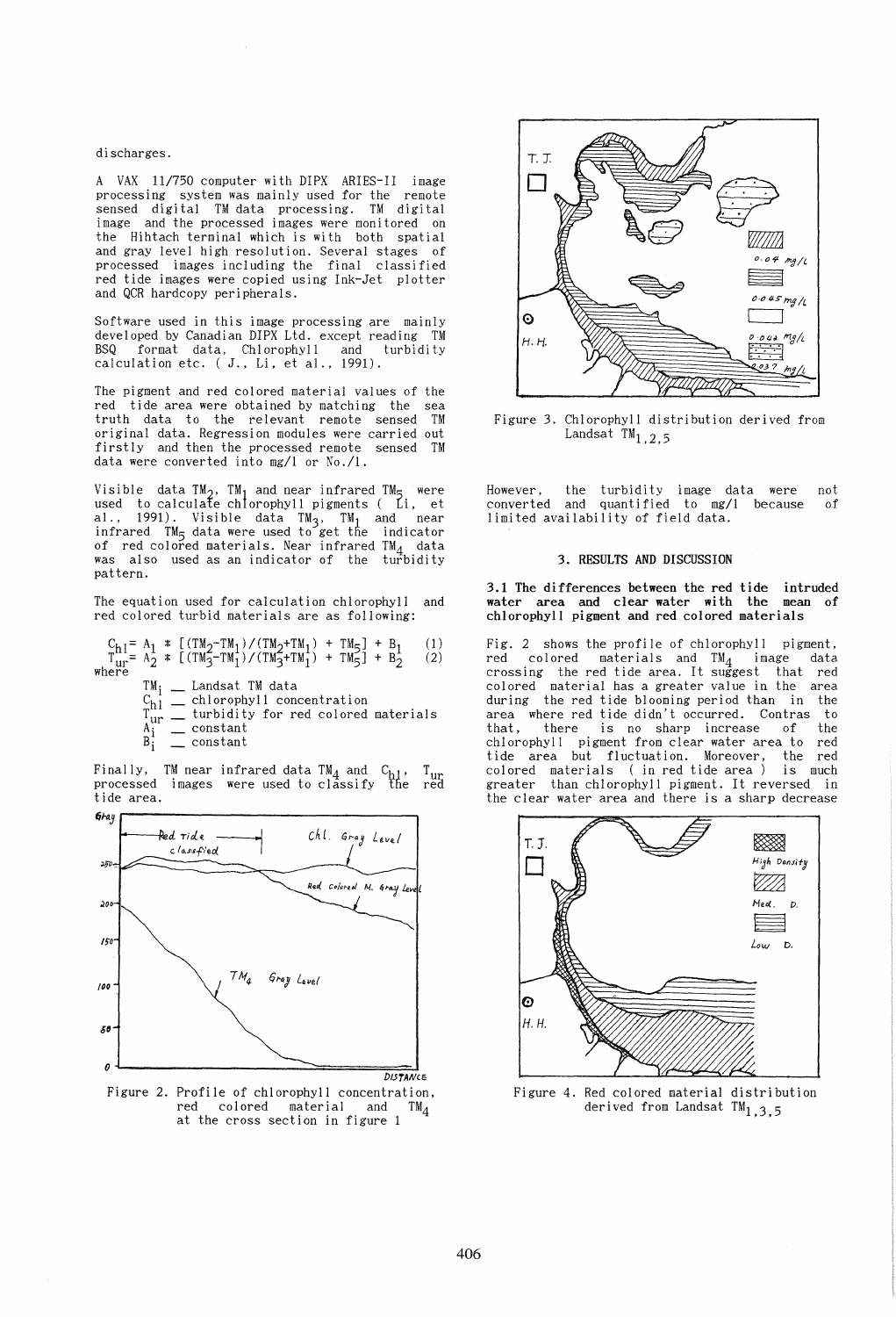of red colored material from red tide area to clear water area. It indicate that why the red tide turbid water looked dull brown.

#### 3.2 Detected Area of Red Tide

Fig. 3,4,5 shows the chlorophyll, red colored material and turbidity distribution observed on the TM image of August 24, 1989.



Figure 5. Turbidity distribution derived from Landsat  $TM_4$ 

According to these images, the red tide area is limited to the coastal area from the lower part of Tianjing to Chaojia Bao. It totally concrete with the sea truth survey. Its shape looks like an up side down carrot (Fig.6).

Generally, the turbidity area was almost totally matched with the red tide area in the part where red tide happened even though there are some relatively smaller area of turbid water found in the up part along northwest coast of Buohai bay.

Chlorophyll pigment distribution in Fig. 4 gives the idea that higher chlorophyll pigment concentration level is not the only one indicator of red tide ( specially in this kind of red tide). It also shows that there is water area with similar chlorophyll concentration where red tide occurred area. These Water areas with similar chlorophyll concentration level are distributed in other part of Buohai bay even off the coastal area. This result proved the chlorophyll distribution concentration level of 1986 in the area ( Li, J. and Ping, Z., 1991).

# 3.3 The Indicators

The indicators used in this study of mapping red<br>tide area by use of Landsat TM remote sensed data are chlorophyll, red colored materials and turbidity sensed by TM channel 4. Even there are turbidity sensed by TM channel 4. Even there are more indicators such as COD and nutrition salt  $(PO<sub>4</sub>-P, NO<sub>3</sub>-N, etc.)$  which can be used as parameters to determine red tide (Yuang, H. et al., 1990), but these three indicators are the most applicable parameters which can be abstracted from TM data.



Figure 6. Red tide distribution derived from Landsat TM



Figure 7. Current movement and river water discharges derived from Landsat TM data

# 3.4 Possible Mechanism of the Red Tide

Red tide occurred in this area contained two major species i.e. Noctticuta Miliars and Gymnodin. Recruitment and breeding of these two species are<br>mainly depends on the nitration salt like P, N etc.. Fig 7 Shows several rivers and fish pound discharges bringing lots of nitration material into this area. Neap and tide force the water mass with higher nitration toward the west coast where red tide occurred. Before and during red tide occurred in the area, there was lower precipitation and no strong winds, which can not exchanged the high notoriousness with offshore water (with lower notoriousness). In this case, these two species bred and increased in great<br>amount with longer sunshine and higher with longer sunshine and higher temperature.